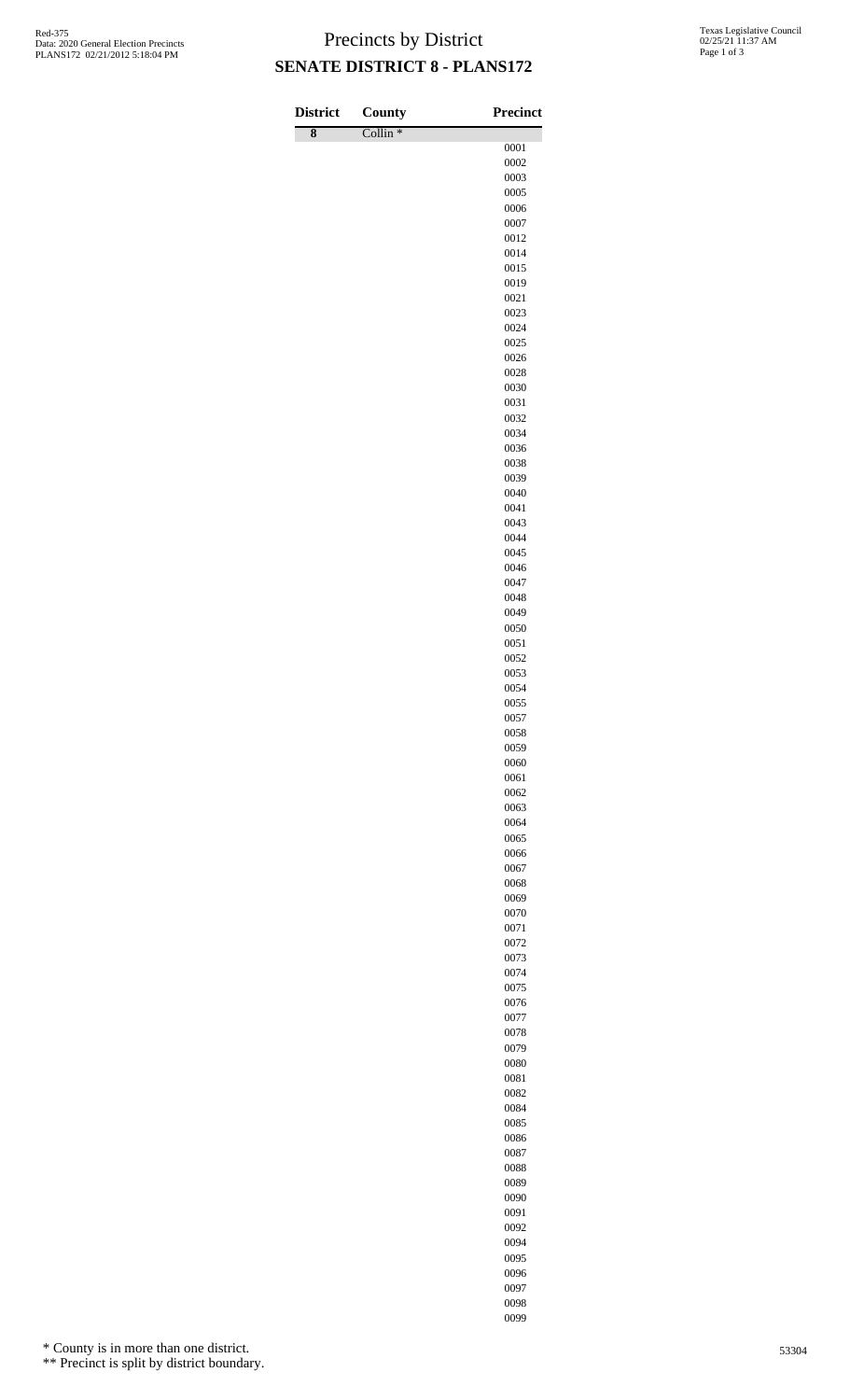## Precincts by District **SENATE DISTRICT 8 - PLANS172**

 $\overline{\phantom{a}}$ 

| <b>District</b>    | County              | <b>Precinct</b> |
|--------------------|---------------------|-----------------|
| $\overline{\bf 8}$ | Collin <sup>*</sup> | 0101            |
|                    |                     | 0102            |
|                    |                     | 0103            |
|                    |                     | 0104            |
|                    |                     | 0105            |
|                    |                     | 0106            |
|                    |                     | 0107<br>0108    |
|                    |                     | 0109            |
|                    |                     | 0110            |
|                    |                     | 0111            |
|                    |                     | 0112            |
|                    |                     | 0113            |
|                    |                     | 0115            |
|                    |                     | 0116<br>0117    |
|                    |                     | 0118            |
|                    |                     | 0119            |
|                    |                     | 0120            |
|                    |                     | 0121            |
|                    |                     | 0122            |
|                    |                     | 0123<br>0124    |
|                    |                     | 0125            |
|                    |                     | 0126            |
|                    |                     | 0127            |
|                    |                     | 0128            |
|                    |                     | 0129            |
|                    |                     | 0130            |
|                    |                     | 0131<br>0132    |
|                    |                     | 0134            |
|                    |                     | 0135            |
|                    |                     | 0136            |
|                    |                     | 0137            |
|                    |                     | 0138            |
|                    |                     | 0139            |
|                    |                     | 0140<br>0141    |
|                    |                     | 0142            |
|                    |                     | 0143            |
|                    |                     | 0144            |
|                    |                     | 0145            |
|                    |                     | 0146            |
|                    |                     | 0147<br>0148    |
|                    |                     | 0149            |
|                    |                     | 0151            |
|                    |                     | 0152            |
|                    |                     | 0153            |
|                    |                     | 0155            |
|                    |                     | 0156<br>0157    |
|                    |                     | 0158            |
|                    |                     | 0159            |
|                    |                     | 0163            |
|                    |                     | 0164            |
|                    |                     | 0165            |
|                    |                     | 0166            |
|                    |                     | 0167<br>0168    |
|                    |                     | 0169            |
|                    |                     | 0171            |
|                    |                     | 0173            |
|                    |                     | 0175            |
|                    |                     | 0176            |
|                    |                     | 0177<br>0179    |
|                    |                     | 0196            |
|                    |                     | 0197            |
|                    |                     | 0203            |
|                    |                     | 0204            |
|                    |                     | 0205            |
|                    |                     | 0206            |
|                    |                     | 0209            |

\* County is in more than one district.

\*\* Precinct is split by district boundary.